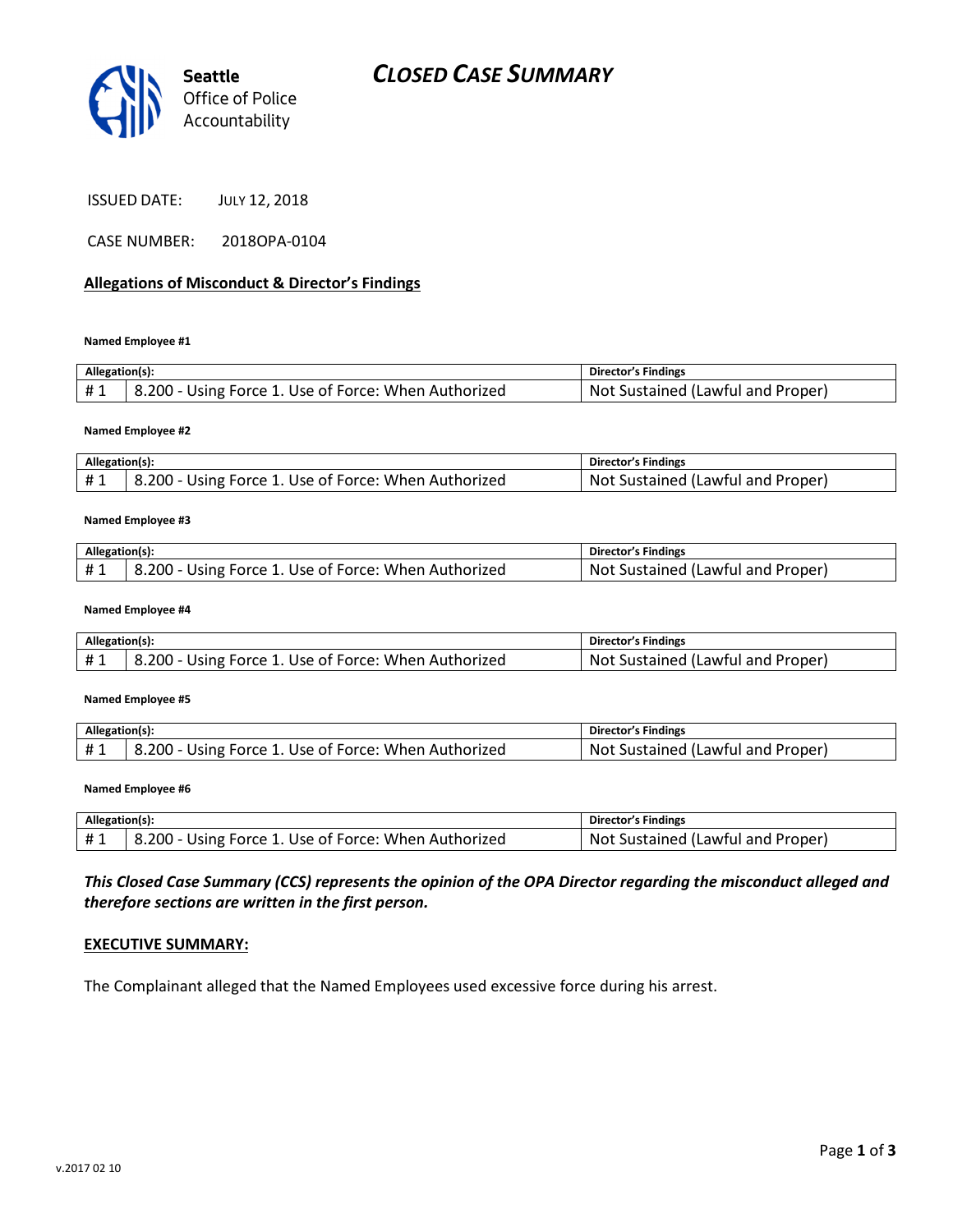

# CLOSE CASE SUMMARY

OPA CASE NUMBER: 2018OPA-0104

#### ANALYSIS AND CONCLUSIONS:

#### Named Employee #1 - Allegation #1 8.200 - Using Force 1. Use of Force: When Authorized

Accountability

The Named Employees contacted the Complainant based on their reasonable suspicion to believe that he had assaulted a person. The Complainant was detained and informed that he was not free to leave. The Complainant began to act aggressively towards the officers and Named Employee #1 and Named Employee #2 held his arms to ensure that he did not flee the scene or assault them. The Complainant continued to act aggressively towards the officers as they held him at the scene. The victim then arrived and positively identified the Complainant as the perpetrator. He was formally placed under arrest and the officers attempted to transport him from the scene.

The Complainant resisted the officers' attempts to walk him to the patrol vehicle and told them that he was not going anywhere. The Complainant physically resisted the officers, trying to pull away from them. At one point, Named Employee #1 reported that the Complainant tried to bite him. The officers made the decision to take the Complainant down to the ground and used a controlled takedown to do so. The officers held the Complainant to the ground until an ambulance arrived. At that time, the Complainant complained both of pain from the handcuffs and from a broken arm. He reiterated the complaint of a broken arm to the supervisor who came to the scene and screened his arrest. He was ultimately transported from the scene in an ambulance.

SPD Policy 8.200(1) requires that force used by officers be reasonable, necessary and proportional. Whether force is reasonable depends "on the totality of the circumstances" known to the officers at the time of the force and must be balanced against "the rights of the subject, in light of the circumstances surrounding the event." (8.200(1).) The policy lists a number of factors that should be weighed when evaluating reasonableness. (See id.) Force is necessary where "no reasonably effective alternative appears to exist, and only then to the degree which is reasonable to effect a lawful purpose." (Id.) Lastly, the force used must be proportional to the threat posed to the officer. (Id.)

Based on my review of the record, which included the Department video that recorded the entirety of this incident, I find no evidence that the Named Employees used excessive force. Indeed, I find the opposite and conclude that the force used was reasonable, necessary, and proportional, and, thus, consistent with policy. For these reasons, I recommend that this allegation be Not Sustained – Lawful and Proper.

# Recommended Finding: Not Sustained (Lawful and Proper)

# Named Employee #2 - Allegation #1 8.200 - Using Force 1. Use of Force: When Authorized

For the same reasons as stated above (see Named Employee #1, Allegation #1), I recommend that this allegation be Not Sustained – Lawful and Proper.

Recommended Finding: Not Sustained (Lawful and Proper)